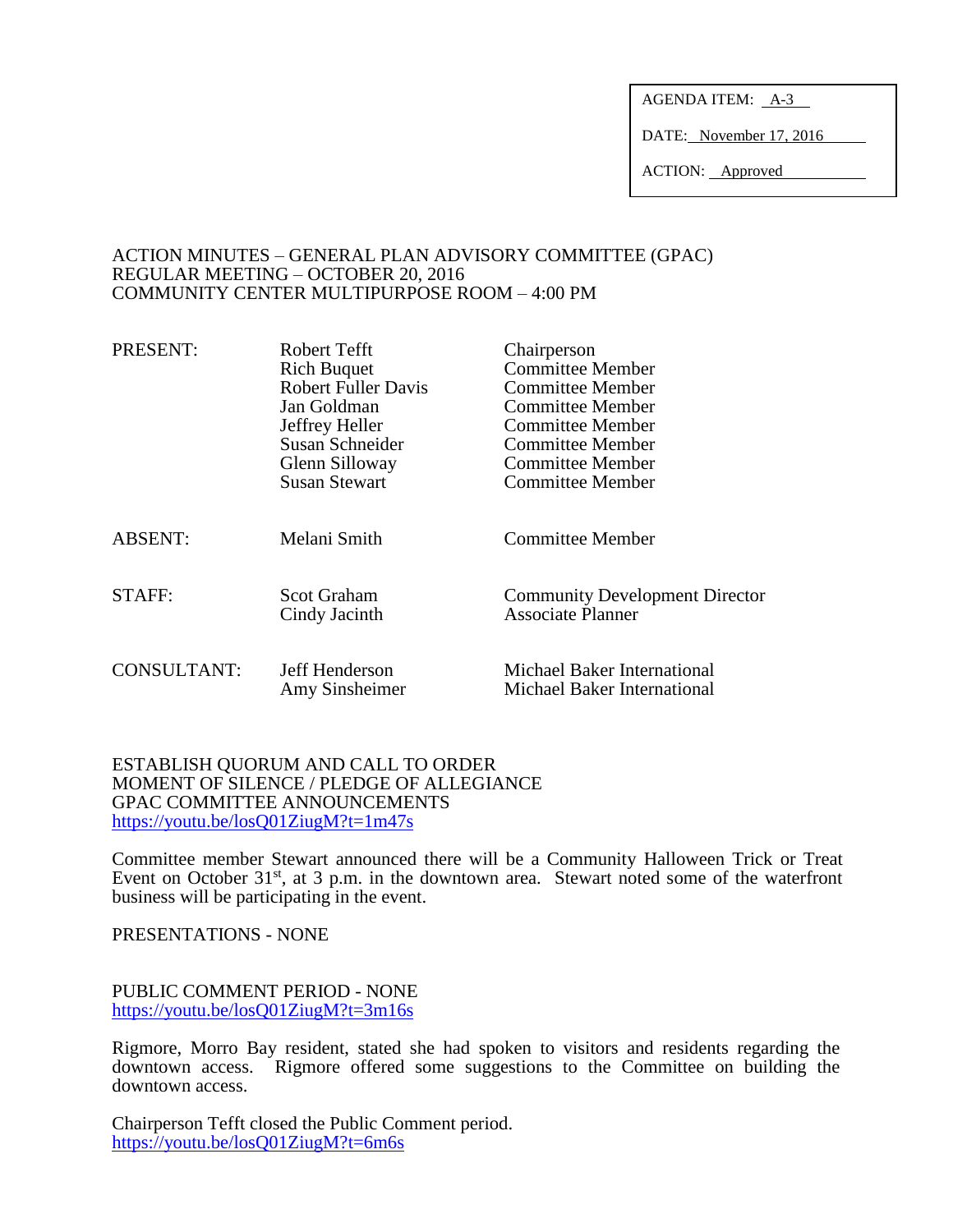## A. CONSENT CALENDAR

**A-1** Approval of minutes from the GPAC meeting of August 18, 2016. **Staff Recommendation:** Approve minutes as submitted. <https://youtu.be/losQ01ZiugM?t=6m11s>

**MOTION:** Committee member Davis moved to approve the Consent Calendar. Committee member Stewart seconded and Committee member Buquet abstained. The motion passed (7-0-1).

- B. UNFINISHED BUSINESS NONE
- C. NEW BUSINESS <https://youtu.be/losQ01ZiugM?t=7m6s>
	- **C-1** Michael Baker International Presentations Power Point Presentation Attached 1. Introduction & Status Update (Jeff Henderson)
		- 2. Review of Draft Key Issues and Policies Report (Jeff Henderson) Report available online at: [http://www.morro-bay.ca.us/DocumentCenter/View/9919.](http://www.morro-bay.ca.us/DocumentCenter/View/9919) *Paper copy available upon request.*
		- 3. Review of Revised Vision & Values Statement (Jeff Henderson) Available online at: [http://www.morro](http://www.morro-bay.ca.us/DocumentCenter/View/10040)[bay.ca.us/DocumentCenter/View/10040](http://www.morro-bay.ca.us/DocumentCenter/View/10040)
		- 4. Introduction to Land Use Classifications (Jeff Henderson & Amy Sinsheimer) – Memo attached

Henderson reviewed the items which will be discussed in the meeting.

Introduction and Status Update. <https://youtu.be/losQ01ZiugM?t=8m21s>

Draft Key Issues and Policies Report. <https://youtu.be/losQ01ZiugM?t=12m15s>

Review of Revised Vision and Values Statement <https://youtu.be/losQ01ZiugM?t=1h22m34s>

Introduction to Land Use Classifications. <https://youtu.be/losQ01ZiugM?t=1h33m33s>

Committee members participated in an exercise regarding "Opportunities for Change".

# D. COMMITTEE MEMBER CLOSING COMMENTS - NONE